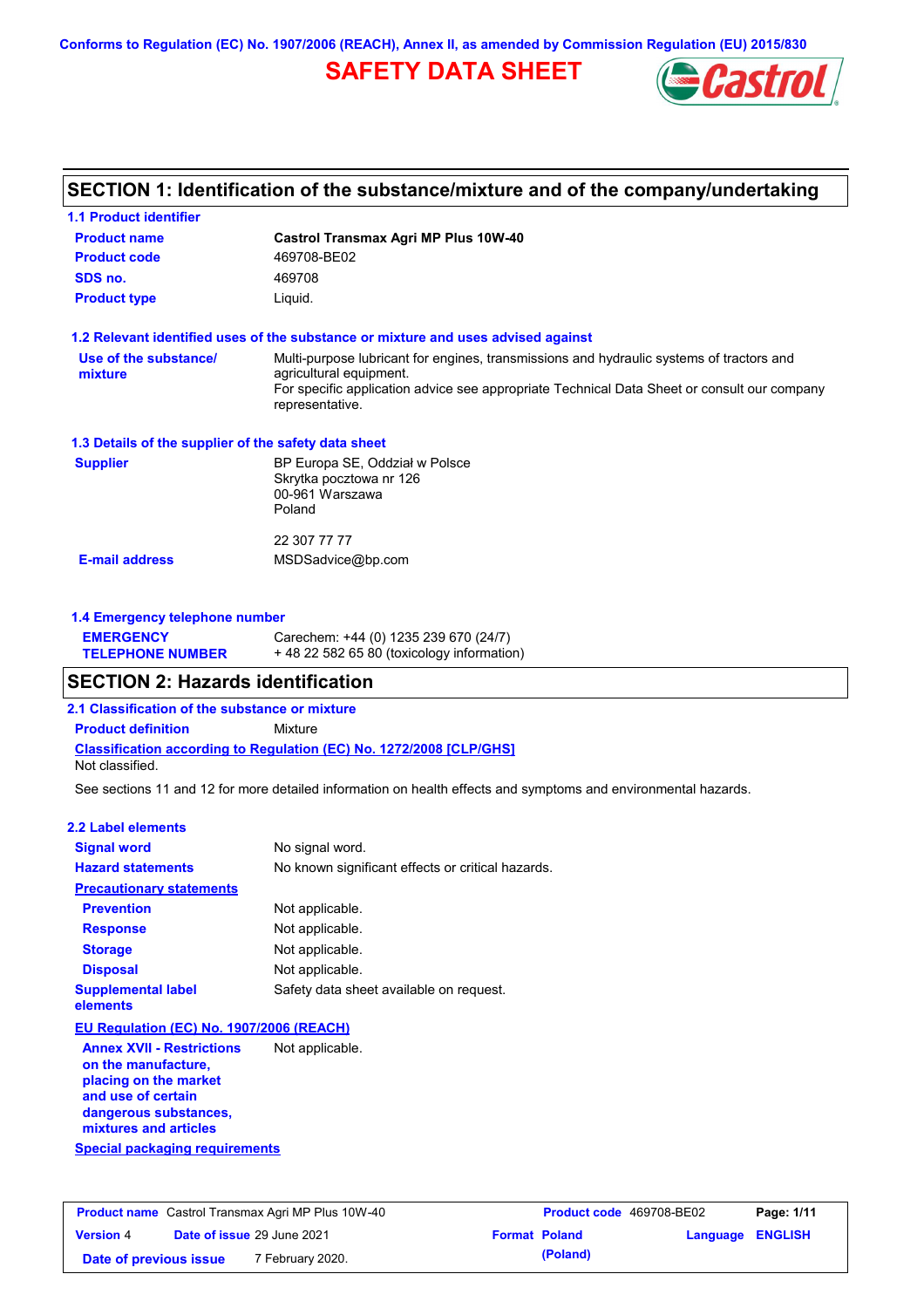# **SECTION 2: Hazards identification**

| <b>Containers to be fitted</b><br>with child-resistant<br>fastenings                                              | Not applicable.                                                                                                                                                                                                                                                                                                                                                                                                                                                                                                                                                                                                                               |
|-------------------------------------------------------------------------------------------------------------------|-----------------------------------------------------------------------------------------------------------------------------------------------------------------------------------------------------------------------------------------------------------------------------------------------------------------------------------------------------------------------------------------------------------------------------------------------------------------------------------------------------------------------------------------------------------------------------------------------------------------------------------------------|
| <b>Tactile warning of danger</b>                                                                                  | Not applicable.                                                                                                                                                                                                                                                                                                                                                                                                                                                                                                                                                                                                                               |
| 2.3 Other hazards                                                                                                 |                                                                                                                                                                                                                                                                                                                                                                                                                                                                                                                                                                                                                                               |
| <b>Results of PBT and vPvB</b><br>assessment                                                                      | Product does not meet the criteria for PBT or vPvB according to Regulation (EC) No. 1907/2006,<br>Annex XIII.                                                                                                                                                                                                                                                                                                                                                                                                                                                                                                                                 |
| <b>Product meets the criteria</b><br>for PBT or vPvB according<br>to Regulation (EC) No.<br>1907/2006, Annex XIII | This mixture does not contain any substances that are assessed to be a PBT or a vPvB.                                                                                                                                                                                                                                                                                                                                                                                                                                                                                                                                                         |
| Other hazards which do<br>not result in classification                                                            | Defatting to the skin.<br><b>USED ENGINE OILS</b><br>Used engine oil may contain hazardous components which have the potential to cause skin<br>cancer.<br>See Toxicological Information, section 11 of this Safety Data Sheet.<br>Note: High Pressure Applications<br>Injections through the skin resulting from contact with the product at high pressure constitute a<br>major medical emergency.<br>See 'Notes to physician' under First-Aid Measures, Section 4 of this Safety Data Sheet.<br>Experimental data on one or more of the components has been used to determine all or part of<br>the hazard classification of this product. |

### **SECTION 3: Composition/information on ingredients**

Highly refined base oil (IP 346 DMSO extract < 3%). Proprietary performance additives. **Mixture Product definition**

| <b>Product/ingredient</b><br>name                                                                   | <b>Identifiers</b>                                                                             | $\frac{9}{6}$ | <b>Regulation (EC) No.</b><br>1272/2008 [CLP]                      | <b>Type</b> |
|-----------------------------------------------------------------------------------------------------|------------------------------------------------------------------------------------------------|---------------|--------------------------------------------------------------------|-------------|
| Distillates (petroleum), hydrotreated<br>heavy paraffinic                                           | REACH #: 01-2119484627-25<br>EC: 265-157-1<br>CAS: 64742-54-7<br>Index: 649-467-00-8           | ≥50 - ≤75     | Not classified.                                                    | $[2]$       |
| Distillates (petroleum), hydrotreated<br>heavy paraffinic                                           | REACH #: 01-2119484627-25 ≥10 - ≤25<br>EC: 265-157-1<br>CAS: 64742-54-7<br>Index: 649-467-00-8 |               | Asp. Tox. 1, H304                                                  | [1] [2]     |
| Distillates (petroleum), solvent-<br>dewaxed heavy paraffinic                                       | REACH #: 01-2119471299-27<br>EC: 265-169-7<br>CAS: 64742-65-0<br>Index: 649-474-00-6           | -≤5           | Not classified.                                                    | $[2]$       |
| Distillates (petroleum), solvent-<br>dewaxed heavy paraffinic                                       | REACH #: 01-2119471299-27 ≤3<br>EC: 265-169-7<br>CAS: 64742-65-0<br>Index: 649-474-00-6        |               | Asp. Tox. 1, H304                                                  | [1] [2]     |
| Phosphorodithioic acid, mixed O,O-bis<br>(2-ethylhexyl and iso-Bu and iso-Pr)<br>esters, zinc salts | REACH #: 01-2119521201-61<br>EC: 288-917-4<br>CAS: 85940-28-9                                  | ≲3            | Skin Irrit. 2, H315<br>Eye Dam. 1, H318<br>Aquatic Chronic 2, H411 | $[1]$       |

**See Section 16 for the full text of the H statements declared above.**

### **Type**

**3.2 Mixtures**

[1] Substance classified with a health or environmental hazard

[2] Substance with a workplace exposure limit

[3] Substance meets the criteria for PBT according to Regulation (EC) No. 1907/2006, Annex XIII

[4] Substance meets the criteria for vPvB according to Regulation (EC) No. 1907/2006, Annex XIII

[5] Substance of equivalent concern

[6] Additional disclosure due to company policy

Occupational exposure limits, if available, are listed in Section 8.

| <b>Product name</b> Castrol Transmax Agri MP Plus 10W-40 |  |                                   | <b>Product code</b> 469708-BE02 |          | Page: 2/11       |  |
|----------------------------------------------------------|--|-----------------------------------|---------------------------------|----------|------------------|--|
| <b>Version 4</b>                                         |  | <b>Date of issue 29 June 2021</b> | <b>Format Poland</b>            |          | Language ENGLISH |  |
| Date of previous issue                                   |  | 7 February 2020.                  |                                 | (Poland) |                  |  |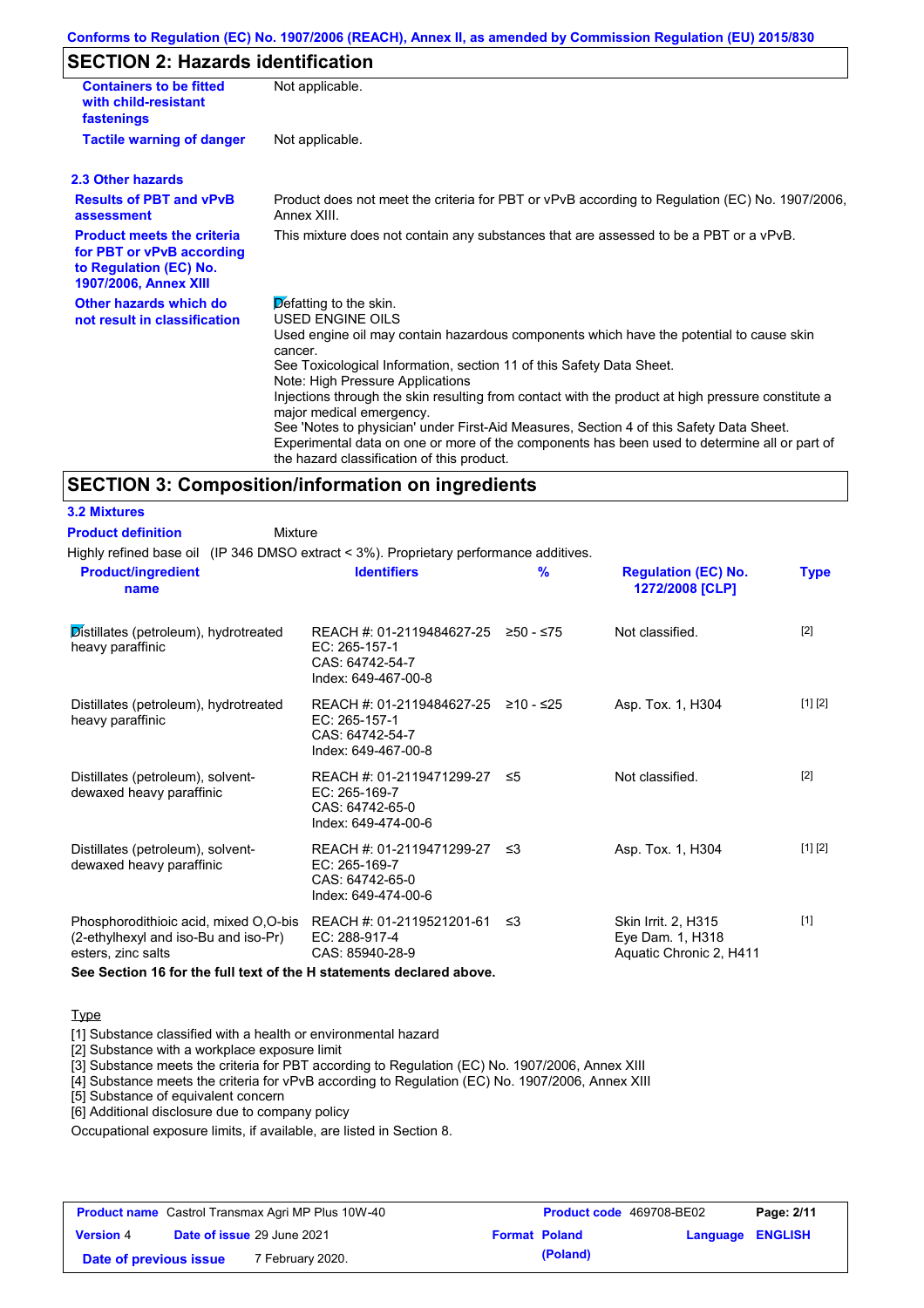### **SECTION 4: First aid measures**

#### Do not induce vomiting unless directed to do so by medical personnel. Get medical attention if symptoms occur. In case of contact, immediately flush eyes with plenty of water for at least 15 minutes. Eyelids should be held away from the eyeball to ensure thorough rinsing. Check for and remove any contact lenses. Get medical attention. **4.1 Description of first aid measures** If inhaled, remove to fresh air. Get medical attention if symptoms occur. **Ingestion Inhalation Eye contact Protection of first-aiders** No action shall be taken involving any personal risk or without suitable training. It may be dangerous to the person providing aid to give mouth-to-mouth resuscitation. **Skin contact** Wash skin thoroughly with soap and water or use recognised skin cleanser. Remove contaminated clothing and shoes. Wash clothing before reuse. Clean shoes thoroughly before reuse. Get medical attention if irritation develops.

### **4.2 Most important symptoms and effects, both acute and delayed**

See Section 11 for more detailed information on health effects and symptoms.

| <b>Potential acute health effects</b> |                                                                                                                   |
|---------------------------------------|-------------------------------------------------------------------------------------------------------------------|
| <b>Inhalation</b>                     | Vapour inhalation under ambient conditions is not normally a problem due to low vapour<br>pressure.               |
| <b>Ingestion</b>                      | No known significant effects or critical hazards.                                                                 |
| <b>Skin contact</b>                   | Defatting to the skin. May cause skin dryness and irritation.                                                     |
| <b>Eye contact</b>                    | Not classified as an eye irritant. Based on data available for this or related materials.                         |
|                                       | Delayed and immediate effects as well as chronic effects from short and long-term exposure                        |
| <b>Inhalation</b>                     | Overexposure to the inhalation of airborne droplets or aerosols may cause irritation of the<br>respiratory tract. |
| <b>Ingestion</b>                      | Ingestion of large quantities may cause nausea and diarrhoea.                                                     |
| <b>Skin contact</b>                   | Prolonged or repeated contact can defat the skin and lead to irritation and/or dermatitis.                        |
| Eye contact                           | Potential risk of transient stinging or redness if accidental eye contact occurs.                                 |
|                                       | 4.3 Indication of any immediate medical attention and special treatment needed                                    |
| Notes to physician                    | Treatment should in general he symptomatic and directed to relieving any effects                                  |

| <b>Notes to physician</b> | Treatment should in general be symptomatic and directed to relieving any effects.                 |
|---------------------------|---------------------------------------------------------------------------------------------------|
|                           | Note: High Pressure Applications                                                                  |
|                           | Injections through the skin resulting from contact with the product at high pressure constitute a |
|                           | major medical emergency. Injuries may not appear serious at first but within a few hours tissue   |
|                           | becomes swollen, discoloured and extremely painful with extensive subcutaneous necrosis.          |
|                           | Surgical exploration should be undertaken without delay. Thorough and extensive debridement       |
|                           | of the wound and underlying tissue is necessary to minimise tissue loss and prevent or limit      |
|                           | permanent damage. Note that high pressure may force the product considerable distances            |
|                           | along tissue planes.                                                                              |

### **SECTION 5: Firefighting measures**

| 5.1 Extinguishing media                                   |                                                                                                                                                                                                                                                                                                                                                                   |
|-----------------------------------------------------------|-------------------------------------------------------------------------------------------------------------------------------------------------------------------------------------------------------------------------------------------------------------------------------------------------------------------------------------------------------------------|
| <b>Suitable extinguishing</b><br>media                    | In case of fire, use foam, dry chemical or carbon dioxide extinguisher or spray.                                                                                                                                                                                                                                                                                  |
| <b>Unsuitable extinguishing</b><br>media                  | Do not use water jet. The use of a water jet may cause the fire to spread by splashing the<br>burning product.                                                                                                                                                                                                                                                    |
| 5.2 Special hazards arising from the substance or mixture |                                                                                                                                                                                                                                                                                                                                                                   |
| <b>Hazards from the</b><br>substance or mixture           | In a fire or if heated, a pressure increase will occur and the container may burst.                                                                                                                                                                                                                                                                               |
| <b>Hazardous combustion</b><br>products                   | Combustion products may include the following:<br>carbon oxides (CO, CO <sub>2</sub> ) (carbon monoxide, carbon dioxide)                                                                                                                                                                                                                                          |
| 5.3 Advice for firefighters                               |                                                                                                                                                                                                                                                                                                                                                                   |
| <b>Special precautions for</b><br>fire-fighters           | No action shall be taken involving any personal risk or without suitable training. Promptly<br>isolate the scene by removing all persons from the vicinity of the incident if there is a fire.                                                                                                                                                                    |
| <b>Special protective</b><br>equipment for fire-fighters  | Fire-fighters should wear appropriate protective equipment and self-contained breathing<br>apparatus (SCBA) with a full face-piece operated in positive pressure mode. Clothing for fire-<br>fighters (including helmets, protective boots and gloves) conforming to European standard EN<br>469 will provide a basic level of protection for chemical incidents. |

| <b>Product name</b> Castrol Transmax Agri MP Plus 10W-40 |  | <b>Product code</b> 469708-BE02   |  | Page: 3/11           |                  |  |
|----------------------------------------------------------|--|-----------------------------------|--|----------------------|------------------|--|
| <b>Version 4</b>                                         |  | <b>Date of issue 29 June 2021</b> |  | <b>Format Poland</b> | Language ENGLISH |  |
| Date of previous issue                                   |  | <sup>7</sup> February 2020.       |  | (Poland)             |                  |  |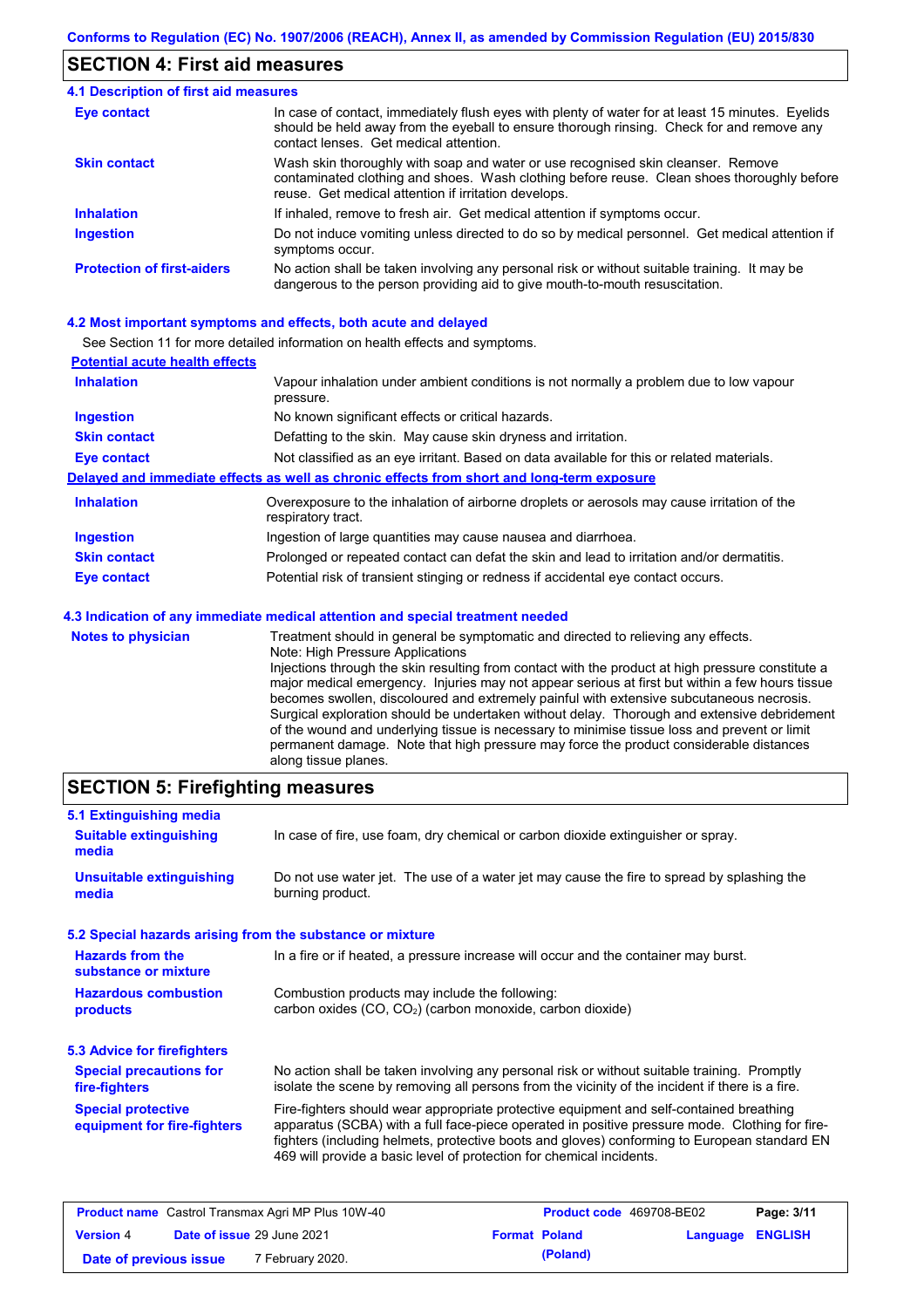# **SECTION 6: Accidental release measures**

|                                                          | 6.1 Personal precautions, protective equipment and emergency procedures                                                                                                                                                                                                                                                                                                                        |
|----------------------------------------------------------|------------------------------------------------------------------------------------------------------------------------------------------------------------------------------------------------------------------------------------------------------------------------------------------------------------------------------------------------------------------------------------------------|
| For non-emergency<br>personnel                           | No action shall be taken involving any personal risk or without suitable training. Evacuate<br>surrounding areas. Keep unnecessary and unprotected personnel from entering. Do not touch<br>or walk through spilt material. Floors may be slippery; use care to avoid falling. Put on<br>appropriate personal protective equipment.                                                            |
| For emergency responders                                 | Entry into a confined space or poorly ventilated area contaminated with vapour, mist or fume is<br>extremely hazardous without the correct respiratory protective equipment and a safe system of<br>work. Wear self-contained breathing apparatus. Wear a suitable chemical protective suit.<br>Chemical resistant boots. See also the information in "For non-emergency personnel".           |
| <b>6.2 Environmental</b><br>precautions                  | Avoid dispersal of spilt material and runoff and contact with soil, waterways, drains and sewers.<br>Inform the relevant authorities if the product has caused environmental pollution (sewers,<br>waterways, soil or air).                                                                                                                                                                    |
| 6.3 Methods and material for containment and cleaning up |                                                                                                                                                                                                                                                                                                                                                                                                |
| <b>Small spill</b>                                       | Stop leak if without risk. Move containers from spill area. Absorb with an inert material and<br>place in an appropriate waste disposal container. Dispose of via a licensed waste disposal<br>contractor.                                                                                                                                                                                     |
| <b>Large spill</b>                                       | Stop leak if without risk. Move containers from spill area. Prevent entry into sewers, water<br>courses, basements or confined areas. Contain and collect spillage with non-combustible,<br>absorbent material e.g. sand, earth, vermiculite or diatomaceous earth and place in container<br>for disposal according to local regulations. Dispose of via a licensed waste disposal contractor. |
| 6.4 Reference to other<br><b>sections</b>                | See Section 1 for emergency contact information.<br>See Section 5 for firefighting measures.<br>See Section 8 for information on appropriate personal protective equipment.<br>See Section 12 for environmental precautions.<br>See Section 13 for additional waste treatment information.                                                                                                     |

# **SECTION 7: Handling and storage**

### **7.1 Precautions for safe handling**

| <b>Protective measures</b>                                                           | Put on appropriate personal protective equipment.                                                                                                                                                                                                                                                                                                                                                                                                                                        |
|--------------------------------------------------------------------------------------|------------------------------------------------------------------------------------------------------------------------------------------------------------------------------------------------------------------------------------------------------------------------------------------------------------------------------------------------------------------------------------------------------------------------------------------------------------------------------------------|
| <b>Advice on general</b><br>occupational hygiene                                     | Eating, drinking and smoking should be prohibited in areas where this material is handled,<br>stored and processed. Wash thoroughly after handling. Remove contaminated clothing and<br>protective equipment before entering eating areas. See also Section 8 for additional<br>information on hygiene measures.                                                                                                                                                                         |
| <b>7.2 Conditions for safe</b><br>storage, including any<br><i>incompatibilities</i> | Store in accordance with local requlations. Store in a dry, cool and well-ventilated area, away<br>from incompatible materials (see Section 10). Keep away from heat and direct sunlight. Keep<br>container tightly closed and sealed until ready for use. Containers that have been opened must<br>be carefully resealed and kept upright to prevent leakage. Store and use only in equipment/<br>containers designed for use with this product. Do not store in unlabelled containers. |
| <b>Not suitable</b>                                                                  | Prolonged exposure to elevated temperature.                                                                                                                                                                                                                                                                                                                                                                                                                                              |
| 7.3 Specific end use(s)                                                              |                                                                                                                                                                                                                                                                                                                                                                                                                                                                                          |
| <b>Recommendations</b>                                                               | See section 1.2 and Exposure scenarios in annex, if applicable.                                                                                                                                                                                                                                                                                                                                                                                                                          |

# **SECTION 8: Exposure controls/personal protection**

| <b>Occupational exposure limits</b>                                                          | No exposure limit value known.                                                                                                                                                                                                                                                                                                  |  |  |  |
|----------------------------------------------------------------------------------------------|---------------------------------------------------------------------------------------------------------------------------------------------------------------------------------------------------------------------------------------------------------------------------------------------------------------------------------|--|--|--|
| <b>Product/ingredient name</b>                                                               | <b>Exposure limit values</b>                                                                                                                                                                                                                                                                                                    |  |  |  |
| Distillates (petroleum), hydrotreated heavy paraffinic                                       | Minister of Family, Labor and Social Policy of June 12, 2018 on the<br>maximum allowable concentrations and intensities of factors<br>harmful to health in the work environment (Journal of Laws 2018,<br>item 1286, as amended) (Poland).<br>TWA: 5 mg/m <sup>3</sup> 8 hours. Issued/Revised: 8/2018 Form: Inhalable fraction |  |  |  |
| Distillates (petroleum), hydrotreated heavy paraffinic                                       | Minister of Family, Labor and Social Policy of June 12, 2018 on the<br>maximum allowable concentrations and intensities of factors<br>harmful to health in the work environment (Journal of Laws 2018,<br>item 1286, as amended) (Poland).<br>TWA: 5 mg/m <sup>3</sup> 8 hours. Issued/Revised: 8/2018 Form: Inhalable fraction |  |  |  |
| Distillates (petroleum), solvent-dewaxed heavy                                               | Minister of Family, Labor and Social Policy of June 12, 2018 on the                                                                                                                                                                                                                                                             |  |  |  |
| <b>Product name</b> Castrol Transmax Agri MP Plus 10W-40                                     | Product code 469708-BE02<br>Page: 4/11                                                                                                                                                                                                                                                                                          |  |  |  |
| Date of issue 29 June 2021<br><b>Version 4</b><br>7 February 2020.<br>Date of previous issue | <b>Format Poland</b><br><b>ENGLISH</b><br>Language<br>(Poland)                                                                                                                                                                                                                                                                  |  |  |  |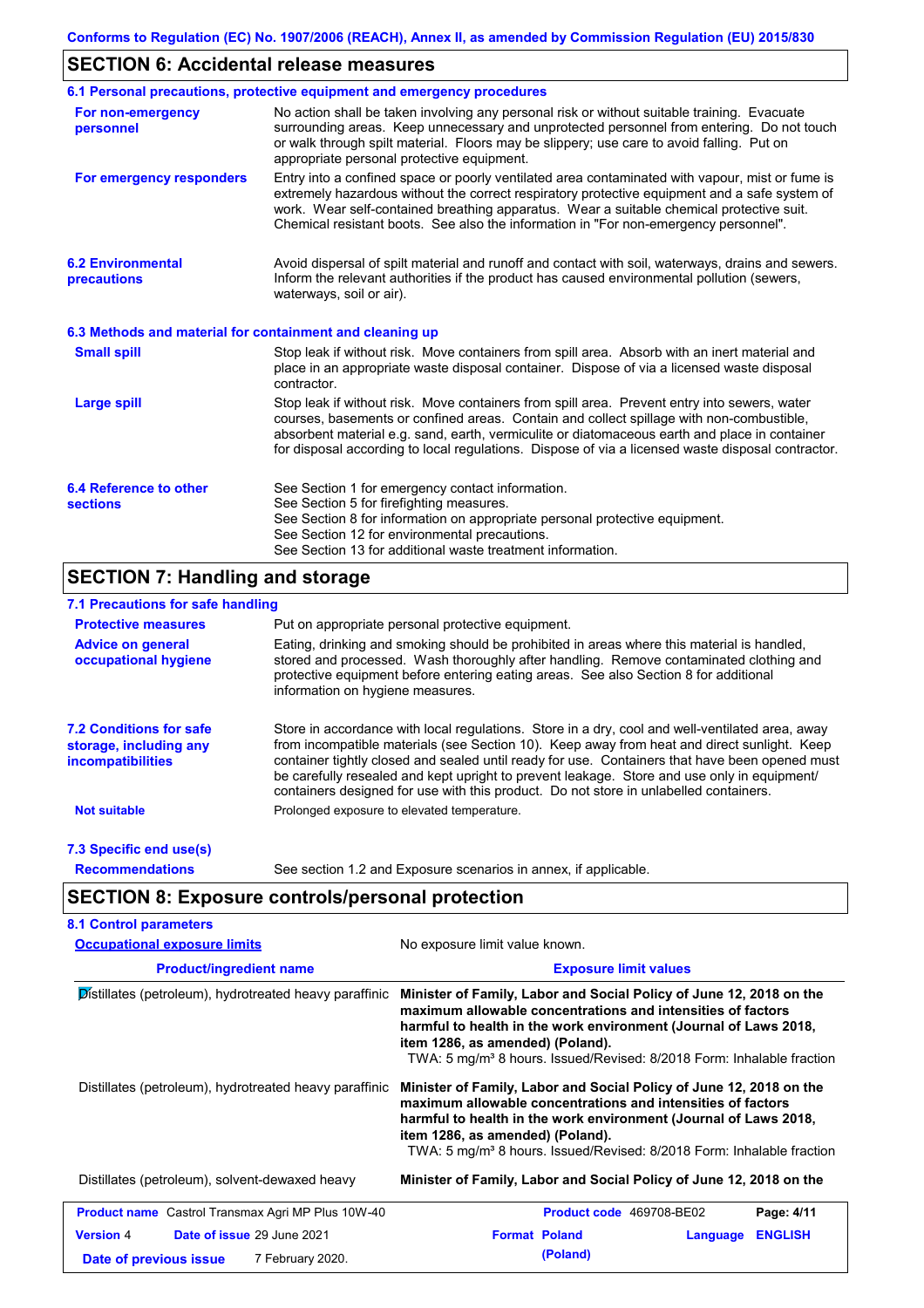### **SECTION 8: Exposure controls/personal protection**

| paraffinic                                                                                                                                                                                                                                                             |                                                           | maximum allowable concentrations and intensities of factors<br>harmful to health in the work environment (Journal of Laws 2018,<br>item 1286, as amended) (Poland).<br>TWA: 5 mg/m <sup>3</sup> 8 hours. Issued/Revised: 8/2018 Form: Inhalable fraction                                                                                                                                                                                                                                                                                                                                                                                                                                                                                                                                                                                                                                                                                                                                                                   |                          |                  |            |
|------------------------------------------------------------------------------------------------------------------------------------------------------------------------------------------------------------------------------------------------------------------------|-----------------------------------------------------------|----------------------------------------------------------------------------------------------------------------------------------------------------------------------------------------------------------------------------------------------------------------------------------------------------------------------------------------------------------------------------------------------------------------------------------------------------------------------------------------------------------------------------------------------------------------------------------------------------------------------------------------------------------------------------------------------------------------------------------------------------------------------------------------------------------------------------------------------------------------------------------------------------------------------------------------------------------------------------------------------------------------------------|--------------------------|------------------|------------|
| Distillates (petroleum), solvent-dewaxed heavy<br>paraffinic                                                                                                                                                                                                           |                                                           | Minister of Family, Labor and Social Policy of June 12, 2018 on the<br>maximum allowable concentrations and intensities of factors<br>harmful to health in the work environment (Journal of Laws 2018,<br>item 1286, as amended) (Poland).<br>TWA: 5 mg/m <sup>3</sup> 8 hours. Issued/Revised: 8/2018 Form: Inhalable fraction                                                                                                                                                                                                                                                                                                                                                                                                                                                                                                                                                                                                                                                                                            |                          |                  |            |
| Whilst specific OELs for certain components may be shown in this section, other components may be present in any mist,<br>vapour or dust produced. Therefore, the specific OELs may not be applicable to the product as a whole and are provided for<br>guidance only. |                                                           |                                                                                                                                                                                                                                                                                                                                                                                                                                                                                                                                                                                                                                                                                                                                                                                                                                                                                                                                                                                                                            |                          |                  |            |
| <b>Recommended monitoring</b><br>procedures                                                                                                                                                                                                                            |                                                           | If this product contains ingredients with exposure limits, personal, workplace atmosphere or<br>biological monitoring may be required to determine the effectiveness of the ventilation or other<br>control measures and/or the necessity to use respiratory protective equipment. Reference<br>should be made to monitoring standards, such as the following: European Standard EN 689<br>(Workplace atmospheres - Guidance for the assessment of exposure by inhalation to chemical<br>agents for comparison with limit values and measurement strategy) European Standard EN<br>14042 (Workplace atmospheres - Guide for the application and use of procedures for the<br>assessment of exposure to chemical and biological agents) European Standard EN 482<br>(Workplace atmospheres - General requirements for the performance of procedures for the<br>measurement of chemical agents) Reference to national guidance documents for methods for<br>the determination of hazardous substances will also be required. |                          |                  |            |
| <b>Derived No Effect Level</b><br>No DNELs/DMELs available.                                                                                                                                                                                                            |                                                           |                                                                                                                                                                                                                                                                                                                                                                                                                                                                                                                                                                                                                                                                                                                                                                                                                                                                                                                                                                                                                            |                          |                  |            |
| <b>Predicted No Effect Concentration</b>                                                                                                                                                                                                                               |                                                           |                                                                                                                                                                                                                                                                                                                                                                                                                                                                                                                                                                                                                                                                                                                                                                                                                                                                                                                                                                                                                            |                          |                  |            |
| No PNECs available                                                                                                                                                                                                                                                     |                                                           |                                                                                                                                                                                                                                                                                                                                                                                                                                                                                                                                                                                                                                                                                                                                                                                                                                                                                                                                                                                                                            |                          |                  |            |
| <b>8.2 Exposure controls</b>                                                                                                                                                                                                                                           |                                                           |                                                                                                                                                                                                                                                                                                                                                                                                                                                                                                                                                                                                                                                                                                                                                                                                                                                                                                                                                                                                                            |                          |                  |            |
| <b>Appropriate engineering</b><br><b>controls</b>                                                                                                                                                                                                                      |                                                           | Provide exhaust ventilation or other engineering controls to keep the relevant airborne<br>concentrations below their respective occupational exposure limits.<br>All activities involving chemicals should be assessed for their risks to health, to ensure<br>exposures are adequately controlled. Personal protective equipment should only be considered<br>after other forms of control measures (e.g. engineering controls) have been suitably evaluated.<br>Personal protective equipment should conform to appropriate standards, be suitable for use, be<br>kept in good condition and properly maintained.<br>Your supplier of personal protective equipment should be consulted for advice on selection and<br>appropriate standards. For further information contact your national organisation for standards.<br>The final choice of protective equipment will depend upon a risk assessment. It is important to<br>ensure that all items of personal protective equipment are compatible.                    |                          |                  |            |
| <b>Individual protection measures</b>                                                                                                                                                                                                                                  |                                                           |                                                                                                                                                                                                                                                                                                                                                                                                                                                                                                                                                                                                                                                                                                                                                                                                                                                                                                                                                                                                                            |                          |                  |            |
| <b>Hygiene measures</b>                                                                                                                                                                                                                                                |                                                           | Wash hands, forearms and face thoroughly after handling chemical products, before eating,<br>smoking and using the lavatory and at the end of the working period. Ensure that eyewash<br>stations and safety showers are close to the workstation location.                                                                                                                                                                                                                                                                                                                                                                                                                                                                                                                                                                                                                                                                                                                                                                |                          |                  |            |
| <b>Respiratory protection</b>                                                                                                                                                                                                                                          | of the working conditions.                                | In case of insufficient ventilation, wear suitable respiratory equipment.<br>The correct choice of respiratory protection depends upon the chemicals being handled, the<br>conditions of work and use, and the condition of the respiratory equipment. Safety procedures<br>should be developed for each intended application. Respiratory protection equipment should<br>therefore be chosen in consultation with the supplier/manufacturer and with a full assessment                                                                                                                                                                                                                                                                                                                                                                                                                                                                                                                                                    |                          |                  |            |
| <b>Eye/face protection</b><br><b>Skin protection</b>                                                                                                                                                                                                                   | Safety glasses with side shields.                         |                                                                                                                                                                                                                                                                                                                                                                                                                                                                                                                                                                                                                                                                                                                                                                                                                                                                                                                                                                                                                            |                          |                  |            |
| <b>Hand protection</b>                                                                                                                                                                                                                                                 | <b>General Information:</b>                               |                                                                                                                                                                                                                                                                                                                                                                                                                                                                                                                                                                                                                                                                                                                                                                                                                                                                                                                                                                                                                            |                          |                  |            |
|                                                                                                                                                                                                                                                                        |                                                           | Because specific work environments and material handling practices vary, safety procedures<br>should be developed for each intended application. The correct choice of protective gloves<br>depends upon the chemicals being handled, and the conditions of work and use. Most gloves<br>provide protection for only a limited time before they must be discarded and replaced (even the<br>best chemically resistant gloves will break down after repeated chemical exposures).                                                                                                                                                                                                                                                                                                                                                                                                                                                                                                                                           |                          |                  |            |
|                                                                                                                                                                                                                                                                        |                                                           | Gloves should be chosen in consultation with the supplier / manufacturer and taking account of<br>a full assessment of the working conditions.                                                                                                                                                                                                                                                                                                                                                                                                                                                                                                                                                                                                                                                                                                                                                                                                                                                                             |                          |                  |            |
|                                                                                                                                                                                                                                                                        | Recommended: Nitrile gloves.<br><b>Breakthrough time:</b> |                                                                                                                                                                                                                                                                                                                                                                                                                                                                                                                                                                                                                                                                                                                                                                                                                                                                                                                                                                                                                            |                          |                  |            |
| <b>Product name</b> Castrol Transmax Agri MP Plus 10W-40                                                                                                                                                                                                               |                                                           |                                                                                                                                                                                                                                                                                                                                                                                                                                                                                                                                                                                                                                                                                                                                                                                                                                                                                                                                                                                                                            | Product code 469708-BE02 |                  | Page: 5/11 |
| Date of issue 29 June 2021<br><b>Version 4</b>                                                                                                                                                                                                                         |                                                           | <b>Format Poland</b>                                                                                                                                                                                                                                                                                                                                                                                                                                                                                                                                                                                                                                                                                                                                                                                                                                                                                                                                                                                                       |                          | Language ENGLISH |            |

**Date of previous issue** 7 February 2020.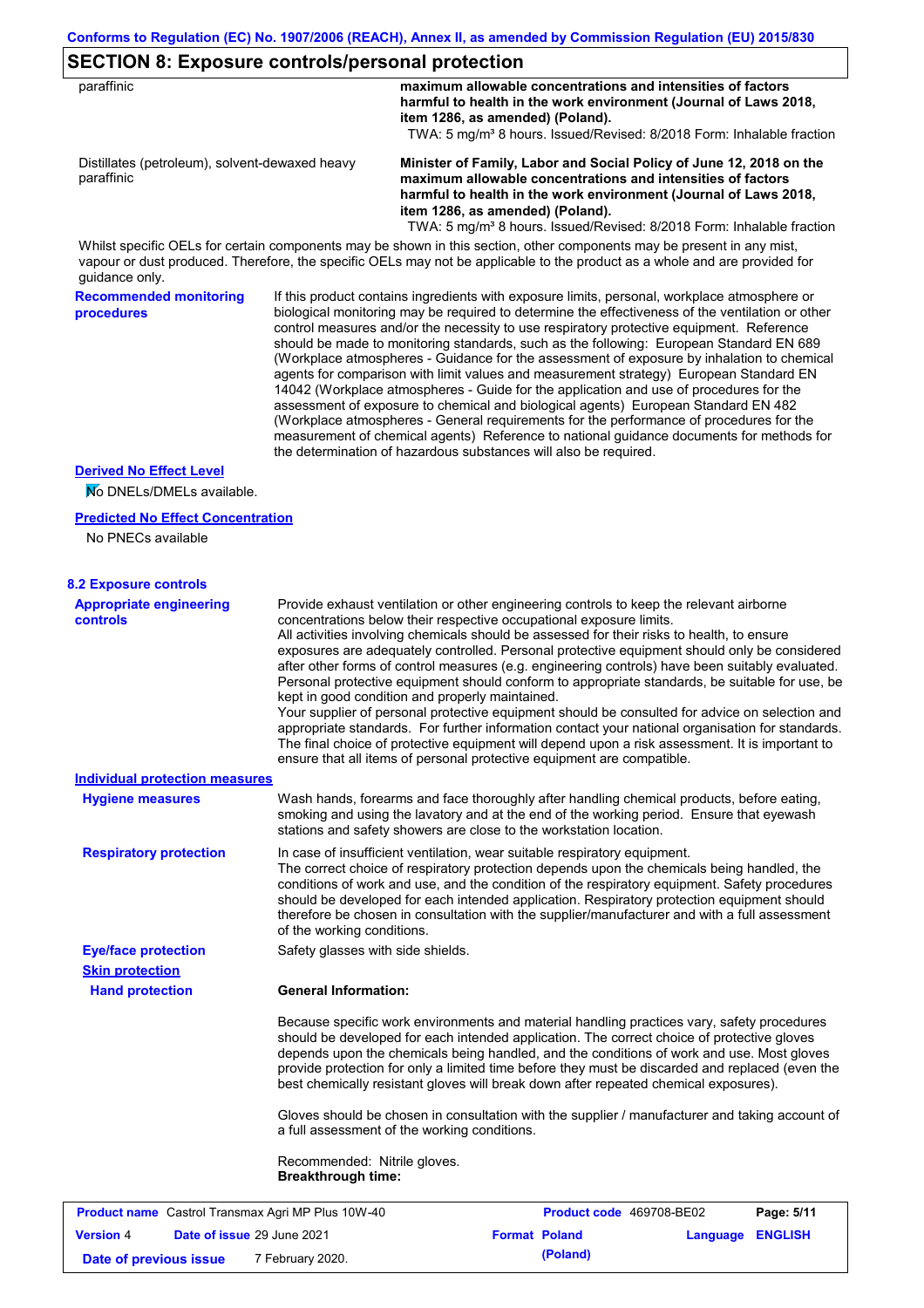# **SECTION 8: Exposure controls/personal protection**

|                                                  | Breakthrough time data are generated by glove manufacturers under laboratory test conditions<br>and represent how long a glove can be expected to provide effective permeation resistance. It<br>is important when following breakthrough time recommendations that actual workplace<br>conditions are taken into account. Always consult with your glove supplier for up-to-date<br>technical information on breakthrough times for the recommended glove type.<br>Our recommendations on the selection of gloves are as follows:                                                                                                                |
|--------------------------------------------------|---------------------------------------------------------------------------------------------------------------------------------------------------------------------------------------------------------------------------------------------------------------------------------------------------------------------------------------------------------------------------------------------------------------------------------------------------------------------------------------------------------------------------------------------------------------------------------------------------------------------------------------------------|
|                                                  | Continuous contact:                                                                                                                                                                                                                                                                                                                                                                                                                                                                                                                                                                                                                               |
|                                                  | Gloves with a minimum breakthrough time of 240 minutes, or >480 minutes if suitable gloves<br>can be obtained.<br>If suitable gloves are not available to offer that level of protection, gloves with shorter<br>breakthrough times may be acceptable as long as appropriate glove maintenance and<br>replacement regimes are determined and adhered to.                                                                                                                                                                                                                                                                                          |
|                                                  | Short-term / splash protection:                                                                                                                                                                                                                                                                                                                                                                                                                                                                                                                                                                                                                   |
|                                                  | Recommended breakthrough times as above.<br>It is recognised that for short-term, transient exposures, gloves with shorter breakthrough times<br>may commonly be used. Therefore, appropriate maintenance and replacement regimes must<br>be determined and rigorously followed.                                                                                                                                                                                                                                                                                                                                                                  |
|                                                  | <b>Glove Thickness:</b>                                                                                                                                                                                                                                                                                                                                                                                                                                                                                                                                                                                                                           |
|                                                  | For general applications, we recommend gloves with a thickness typically greater than 0.35 mm.                                                                                                                                                                                                                                                                                                                                                                                                                                                                                                                                                    |
|                                                  | It should be emphasised that glove thickness is not necessarily a good predictor of glove<br>resistance to a specific chemical, as the permeation efficiency of the glove will be dependent<br>on the exact composition of the glove material. Therefore, glove selection should also be based<br>on consideration of the task requirements and knowledge of breakthrough times.<br>Glove thickness may also vary depending on the glove manufacturer, the glove type and the<br>glove model. Therefore, the manufacturers' technical data should always be taken into account<br>to ensure selection of the most appropriate glove for the task. |
|                                                  | Note: Depending on the activity being conducted, gloves of varying thickness may be required<br>for specific tasks. For example:                                                                                                                                                                                                                                                                                                                                                                                                                                                                                                                  |
|                                                  | • Thinner gloves (down to 0.1 mm or less) may be required where a high degree of manual<br>dexterity is needed. However, these gloves are only likely to give short duration protection and<br>would normally be just for single use applications, then disposed of.                                                                                                                                                                                                                                                                                                                                                                              |
|                                                  | • Thicker gloves (up to 3 mm or more) may be required where there is a mechanical (as well<br>as a chemical) risk i.e. where there is abrasion or puncture potential.                                                                                                                                                                                                                                                                                                                                                                                                                                                                             |
| <b>Skin and body</b>                             | Use of protective clothing is good industrial practice.<br>Personal protective equipment for the body should be selected based on the task being<br>performed and the risks involved and should be approved by a specialist before handling this<br>product.                                                                                                                                                                                                                                                                                                                                                                                      |
|                                                  | Cotton or polyester/cotton overalls will only provide protection against light superficial<br>contamination that will not soak through to the skin. Overalls should be laundered on a regular<br>basis. When the risk of skin exposure is high (e.g. when cleaning up spillages or if there is a<br>risk of splashing) then chemical resistant aprons and/or impervious chemical suits and boots<br>will be required.                                                                                                                                                                                                                             |
| <b>Refer to standards:</b>                       | Respiratory protection: EN 529<br>Gloves: EN 420, EN 374<br>Eye protection: EN 166<br>Filtering half-mask: EN 149<br>Filtering half-mask with valve: EN 405<br>Half-mask: EN 140 plus filter<br>Full-face mask: EN 136 plus filter<br>Particulate filters: EN 143<br>Gas/combined filters: EN 14387                                                                                                                                                                                                                                                                                                                                               |
| <b>Environmental exposure</b><br><b>controls</b> | Emissions from ventilation or work process equipment should be checked to ensure they<br>comply with the requirements of environmental protection legislation. In some cases, fume<br>scrubbers, filters or engineering modifications to the process equipment will be necessary to<br>reduce emissions to acceptable levels.                                                                                                                                                                                                                                                                                                                     |

| <b>Product name</b> Castrol Transmax Agri MP Plus 10W-40 |  |                                   | <b>Product code</b> 469708-BE02 |                      | Page: 6/11              |  |
|----------------------------------------------------------|--|-----------------------------------|---------------------------------|----------------------|-------------------------|--|
| <b>Version 4</b>                                         |  | <b>Date of issue 29 June 2021</b> |                                 | <b>Format Poland</b> | <b>Language ENGLISH</b> |  |
| Date of previous issue                                   |  | 7 February 2020.                  |                                 | (Poland)             |                         |  |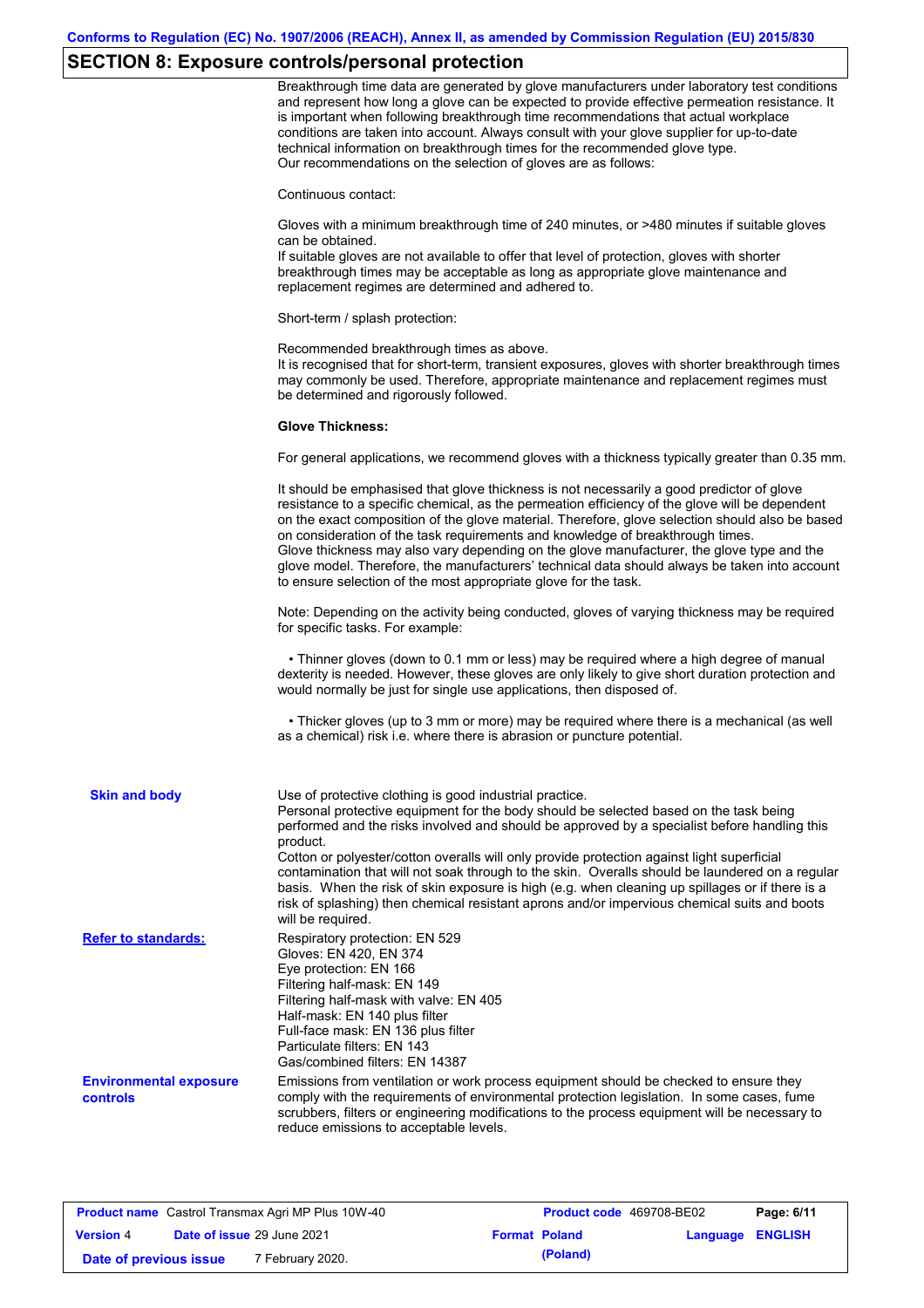## **SECTION 9: Physical and chemical properties**

**9.1 Information on basic physical and chemical properties**

| <b>Appearance</b>                                      |                                                                                                                                        |
|--------------------------------------------------------|----------------------------------------------------------------------------------------------------------------------------------------|
| <b>Physical state</b>                                  | Liquid.                                                                                                                                |
| Colour                                                 | Amber. [Light]                                                                                                                         |
| <b>Odour</b>                                           | Not available.                                                                                                                         |
| <b>Odour threshold</b>                                 | Not available.                                                                                                                         |
| рH                                                     | Mot applicable.                                                                                                                        |
| <b>Melting point/freezing point</b>                    | Not available.                                                                                                                         |
| Initial boiling point and boiling<br>range             | Not available.                                                                                                                         |
| <b>Pour point</b>                                      | -45 $^{\circ}$ C                                                                                                                       |
| <b>Flash point</b>                                     | Open cup: >200°C (>392°F) [Cleveland.]                                                                                                 |
| <b>Evaporation rate</b>                                | Not available.                                                                                                                         |
| <b>Flammability (solid, gas)</b>                       | Not available.                                                                                                                         |
| <b>Upper/lower flammability or</b><br>explosive limits | Not available.                                                                                                                         |
| <b>Vapour pressure</b>                                 | Not available.                                                                                                                         |
| <b>Vapour density</b>                                  | Not available.                                                                                                                         |
| <b>Relative density</b>                                | Not available.                                                                                                                         |
| <b>Density</b>                                         | $\leq$ 1000 kg/m <sup>3</sup> (<1 g/cm <sup>3</sup> ) at 15 <sup>°</sup> C                                                             |
| <b>Solubility(ies)</b>                                 | insoluble in water.                                                                                                                    |
| <b>Partition coefficient: n-octanol/</b><br>water      | Not available.                                                                                                                         |
| <b>Auto-ignition temperature</b>                       | Not available.                                                                                                                         |
| <b>Decomposition temperature</b>                       | Not available.                                                                                                                         |
| <b>Viscosity</b>                                       | Kinematic: 89 mm <sup>2</sup> /s (89 cSt) at $40^{\circ}$ C<br>Kinematic: 12.8 to 13.2 mm <sup>2</sup> /s (12.8 to 13.2 cSt) at 100 °C |
| <b>Explosive properties</b>                            | Not available.                                                                                                                         |
| <b>Oxidising properties</b>                            | Not available.                                                                                                                         |

### **9.2 Other information**

No additional information.

| <b>SECTION 10: Stability and reactivity</b>       |                                                                                                                                                                         |  |  |
|---------------------------------------------------|-------------------------------------------------------------------------------------------------------------------------------------------------------------------------|--|--|
| <b>10.1 Reactivity</b>                            | No specific test data available for this product. Refer to Conditions to avoid and Incompatible<br>materials for additional information.                                |  |  |
| <b>10.2 Chemical stability</b>                    | The product is stable.                                                                                                                                                  |  |  |
| <b>10.3 Possibility of</b><br>hazardous reactions | Under normal conditions of storage and use, hazardous reactions will not occur.<br>Under normal conditions of storage and use, hazardous polymerisation will not occur. |  |  |
| <b>10.4 Conditions to avoid</b>                   | Avoid all possible sources of ignition (spark or flame).                                                                                                                |  |  |
| 10.5 Incompatible materials                       | Reactive or incompatible with the following materials: oxidising materials.                                                                                             |  |  |
| <b>10.6 Hazardous</b><br>decomposition products   | Under normal conditions of storage and use, hazardous decomposition products should not be<br>produced.                                                                 |  |  |

# **SECTION 11: Toxicological information**

| 11.1 Information on toxicological effects          |                                                  |
|----------------------------------------------------|--------------------------------------------------|
| <b>Acute toxicity estimates</b>                    |                                                  |
| Not available.                                     |                                                  |
| <b>Information on likely</b><br>routes of exposure | Routes of entry anticipated: Dermal, Inhalation. |
| <b>Potential acute health effects</b>              |                                                  |
|                                                    |                                                  |
|                                                    |                                                  |

| <b>Product name</b> Castrol Transmax Agri MP Plus 10W-40 |  | <b>Product code</b> 469708-BE02   |  | Page: 7/11           |                  |  |
|----------------------------------------------------------|--|-----------------------------------|--|----------------------|------------------|--|
| <b>Version 4</b>                                         |  | <b>Date of issue 29 June 2021</b> |  | <b>Format Poland</b> | Language ENGLISH |  |
| Date of previous issue                                   |  | 7 February 2020.                  |  | (Poland)             |                  |  |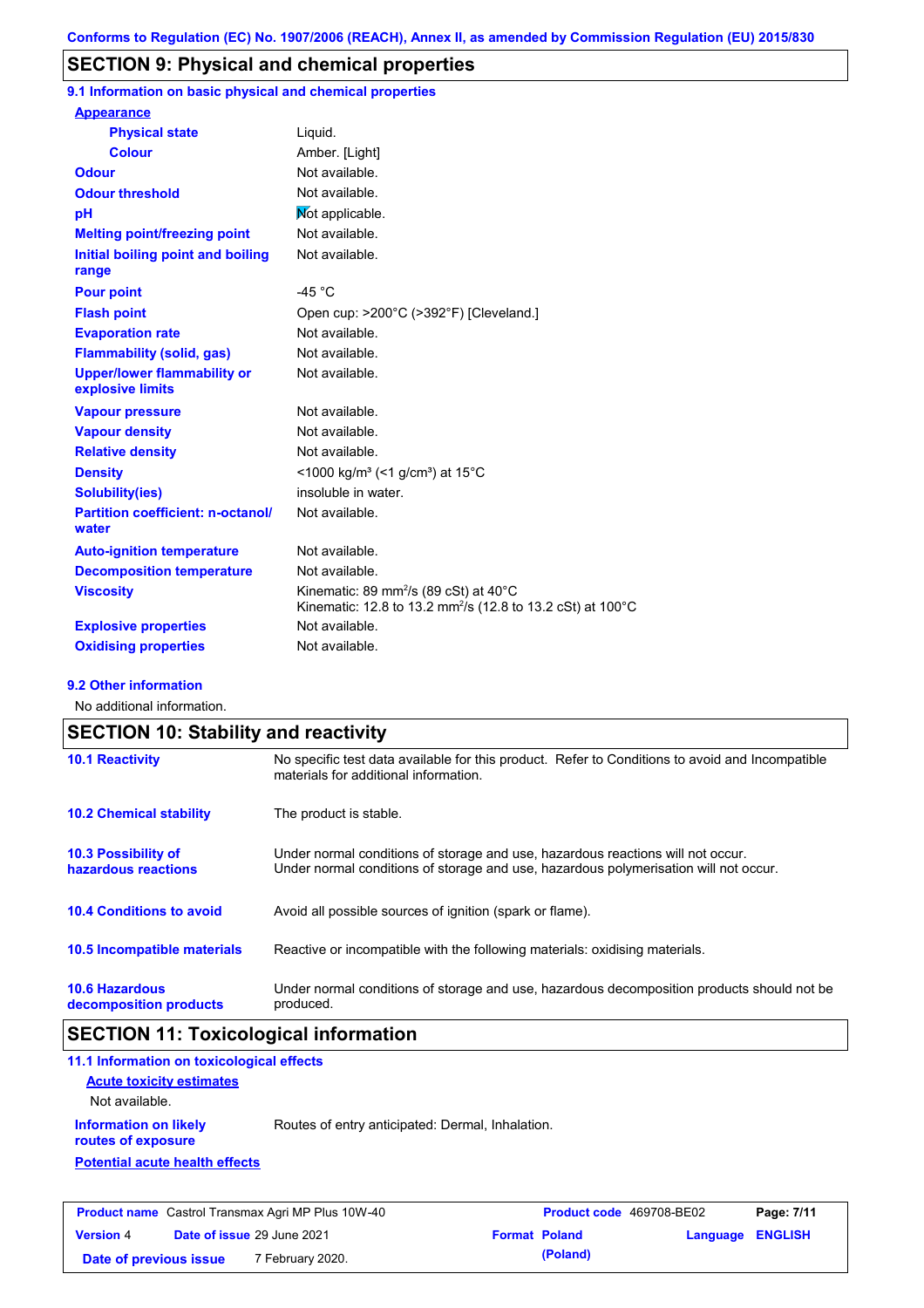# **SECTION 11: Toxicological information**

| <b>Inhalation</b>                       | Vapour inhalation under ambient conditions is not normally a problem due to low vapour<br>pressure.                                                                                                                                                                                                                                                                                                             |  |  |
|-----------------------------------------|-----------------------------------------------------------------------------------------------------------------------------------------------------------------------------------------------------------------------------------------------------------------------------------------------------------------------------------------------------------------------------------------------------------------|--|--|
| <b>Ingestion</b>                        | No known significant effects or critical hazards.                                                                                                                                                                                                                                                                                                                                                               |  |  |
| <b>Skin contact</b>                     | Defatting to the skin. May cause skin dryness and irritation.                                                                                                                                                                                                                                                                                                                                                   |  |  |
| <b>Eye contact</b>                      | Not classified as an eye irritant. Based on data available for this or related materials.                                                                                                                                                                                                                                                                                                                       |  |  |
|                                         | Symptoms related to the physical, chemical and toxicological characteristics                                                                                                                                                                                                                                                                                                                                    |  |  |
| <b>Inhalation</b>                       | May be harmful by inhalation if exposure to vapour, mists or fumes resulting from thermal<br>decomposition products occurs.                                                                                                                                                                                                                                                                                     |  |  |
| <b>Ingestion</b>                        | No specific data.                                                                                                                                                                                                                                                                                                                                                                                               |  |  |
| <b>Skin contact</b>                     | Adverse symptoms may include the following:<br>irritation<br>dryness<br>cracking                                                                                                                                                                                                                                                                                                                                |  |  |
| <b>Eye contact</b>                      | No specific data.                                                                                                                                                                                                                                                                                                                                                                                               |  |  |
|                                         | Delayed and immediate effects as well as chronic effects from short and long-term exposure                                                                                                                                                                                                                                                                                                                      |  |  |
| <b>Inhalation</b>                       | Overexposure to the inhalation of airborne droplets or aerosols may cause irritation of the<br>respiratory tract.                                                                                                                                                                                                                                                                                               |  |  |
| <b>Ingestion</b>                        | Ingestion of large quantities may cause nausea and diarrhoea.                                                                                                                                                                                                                                                                                                                                                   |  |  |
| <b>Skin contact</b>                     | Prolonged or repeated contact can defat the skin and lead to irritation and/or dermatitis.                                                                                                                                                                                                                                                                                                                      |  |  |
| <b>Eye contact</b>                      | Potential risk of transient stinging or redness if accidental eye contact occurs.                                                                                                                                                                                                                                                                                                                               |  |  |
| <b>Potential chronic health effects</b> |                                                                                                                                                                                                                                                                                                                                                                                                                 |  |  |
| <b>General</b>                          | <b>USED ENGINE OILS</b><br>Combustion products resulting from the operation of internal combustion engines contaminate<br>engine oils during use. Used engine oil may contain hazardous components which have the<br>potential to cause skin cancer. Frequent or prolonged contact with all types and makes of used<br>engine oil must therefore be avoided and a high standard of personal hygiene maintained. |  |  |
| <b>Carcinogenicity</b>                  | No known significant effects or critical hazards.                                                                                                                                                                                                                                                                                                                                                               |  |  |
| <b>Mutagenicity</b>                     | No known significant effects or critical hazards.                                                                                                                                                                                                                                                                                                                                                               |  |  |
| <b>Developmental effects</b>            | No known significant effects or critical hazards.                                                                                                                                                                                                                                                                                                                                                               |  |  |
| <b>Fertility effects</b>                | No known significant effects or critical hazards.                                                                                                                                                                                                                                                                                                                                                               |  |  |
|                                         |                                                                                                                                                                                                                                                                                                                                                                                                                 |  |  |

### **SECTION 12: Ecological information**

**12.1 Toxicity Environmental hazards** Not classified as dangerous

### **12.2 Persistence and degradability**

Not expected to be rapidly degradable.

#### **12.3 Bioaccumulative potential**

This product is not expected to bioaccumulate through food chains in the environment.

| <b>12.4 Mobility in soil</b>                                  |                                                                      |
|---------------------------------------------------------------|----------------------------------------------------------------------|
| <b>Soil/water partition</b><br>coefficient (K <sub>oc</sub> ) | Not available.                                                       |
| <b>Mobility</b>                                               | Spillages may penetrate the soil causing ground water contamination. |

### **12.5 Results of PBT and vPvB assessment**

Product does not meet the criteria for PBT or vPvB according to Regulation (EC) No. 1907/2006, Annex XIII.

| 12.6 Other adverse effects          |                                                                                                                           |
|-------------------------------------|---------------------------------------------------------------------------------------------------------------------------|
| <b>Other ecological information</b> | Spills may form a film on water surfaces causing physical damage to organisms. Oxygen<br>transfer could also be impaired. |

| <b>Product name</b> Castrol Transmax Agri MP Plus 10W-40 |  |                                   | <b>Product code</b> 469708-BE02 |                      | Page: 8/11              |  |
|----------------------------------------------------------|--|-----------------------------------|---------------------------------|----------------------|-------------------------|--|
| <b>Version 4</b>                                         |  | <b>Date of issue 29 June 2021</b> |                                 | <b>Format Poland</b> | <b>Language ENGLISH</b> |  |
| Date of previous issue                                   |  | 7 February 2020.                  |                                 | (Poland)             |                         |  |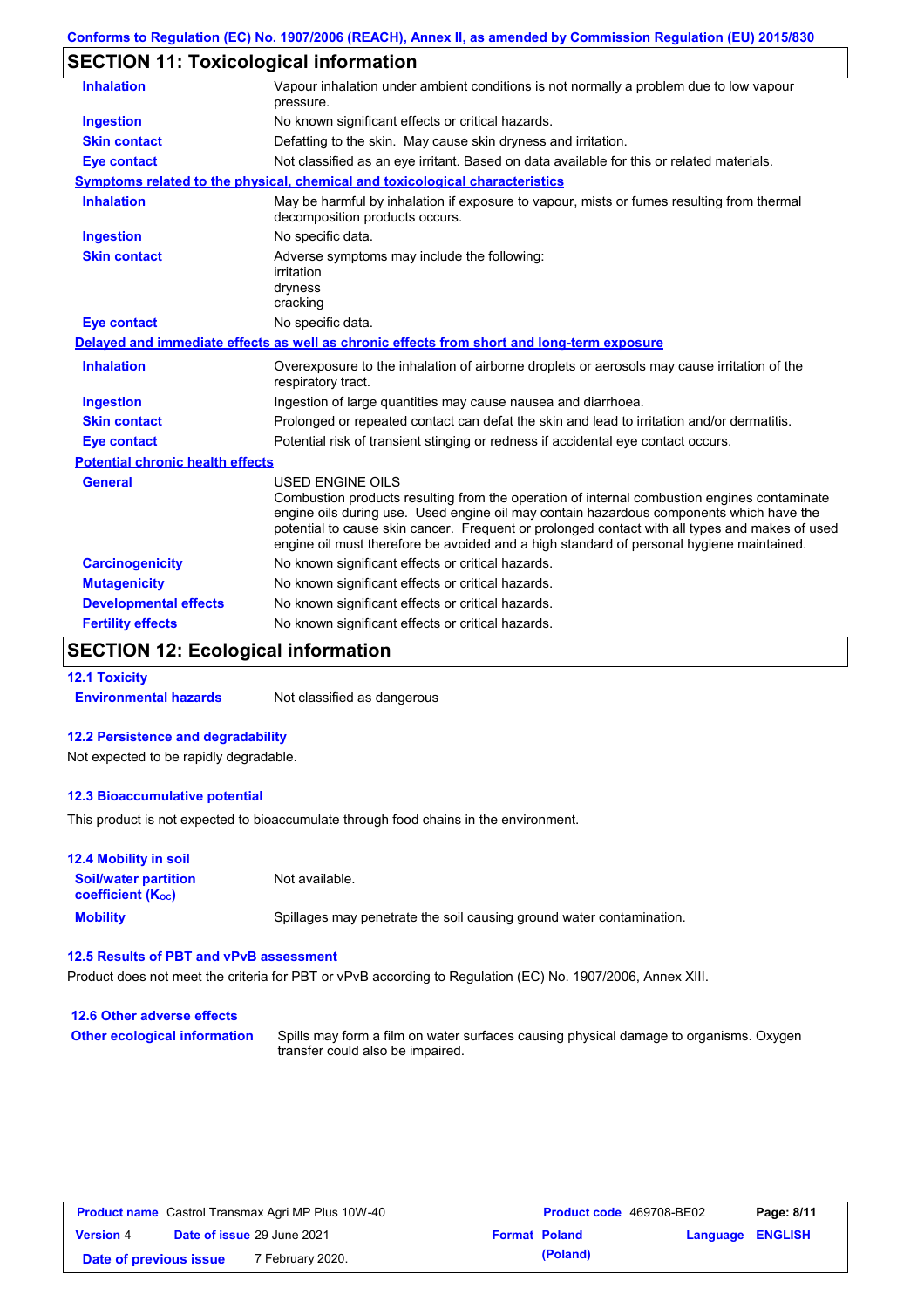### **SECTION 13: Disposal considerations**

### **13.1 Waste treatment methods**

### **Product**

**Methods of disposal**

Where possible, arrange for product to be recycled. Dispose of via an authorised person/ licensed waste disposal contractor in accordance with local regulations.

**Hazardous waste** Yes.

**European waste catalogue (EWC)**

| Waste code | <b>Waste designation</b>                                        |
|------------|-----------------------------------------------------------------|
| 13 02 05*  | mineral-based non-chlorinated engine, gear and lubricating oils |
| 13 01 10*  | mineral based non-chlorinated hydraulic oils                    |

However, deviation from the intended use and/or the presence of any potential contaminants may require an alternative waste disposal code to be assigned by the end user.

### **Packaging**

**Methods of disposal** Where possible, arrange for product to be recycled. Dispose of via an authorised person/ licensed waste disposal contractor in accordance with local regulations.

**Special precautions** This material and its container must be disposed of in a safe way. Care should be taken when handling emptied containers that have not been cleaned or rinsed out. Empty containers or liners may retain some product residues. Empty containers represent a fire hazard as they may contain flammable product residues and vapour. Never weld, solder or braze empty containers. Avoid dispersal of spilt material and runoff and contact with soil, waterways, drains and sewers. **References** Commission 2014/955/EU Directive 2008/98/EC

### **SECTION 14: Transport information**

|                                           | <b>ADR/RID</b> | <b>ADN</b>     | <b>IMDG</b>    | <b>IATA</b>    |
|-------------------------------------------|----------------|----------------|----------------|----------------|
| 14.1 UN number                            | Not regulated. | Not regulated. | Not regulated. | Not regulated. |
| 14.2 UN proper<br>shipping name           |                |                | -              |                |
| <b>14.3 Transport</b><br>hazard class(es) |                |                | -              |                |
| 14.4 Packing<br>group                     |                |                |                |                |
| 14.5<br><b>Environmental</b><br>hazards   | No.            | No.            | No.            | No.            |
| <b>Additional</b><br><b>information</b>   |                |                |                |                |

**14.6 Special precautions for user** Not available.

| <b>14.7 Transport in bulk</b> | Not available. |
|-------------------------------|----------------|
| according to <b>IMO</b>       |                |
| <b>instruments</b>            |                |

### **SECTION 15: Regulatory information**

**15.1 Safety, health and environmental regulations/legislation specific for the substance or mixture EU Regulation (EC) No. 1907/2006 (REACH)**

**Annex XIV - List of substances subject to authorisation**

**Annex XIV**

None of the components are listed.

**Substances of very high concern**

None of the components are listed.

**EU Regulation (EC) No. 1907/2006 (REACH)**

| <b>Product name</b> Castrol Transmax Agri MP Plus 10W-40 |                                   |                  | <b>Product code</b> 469708-BE02 |                      | Page: 9/11       |  |
|----------------------------------------------------------|-----------------------------------|------------------|---------------------------------|----------------------|------------------|--|
| <b>Version 4</b>                                         | <b>Date of issue 29 June 2021</b> |                  |                                 | <b>Format Poland</b> | Language ENGLISH |  |
| Date of previous issue                                   |                                   | 7 February 2020. |                                 | (Poland)             |                  |  |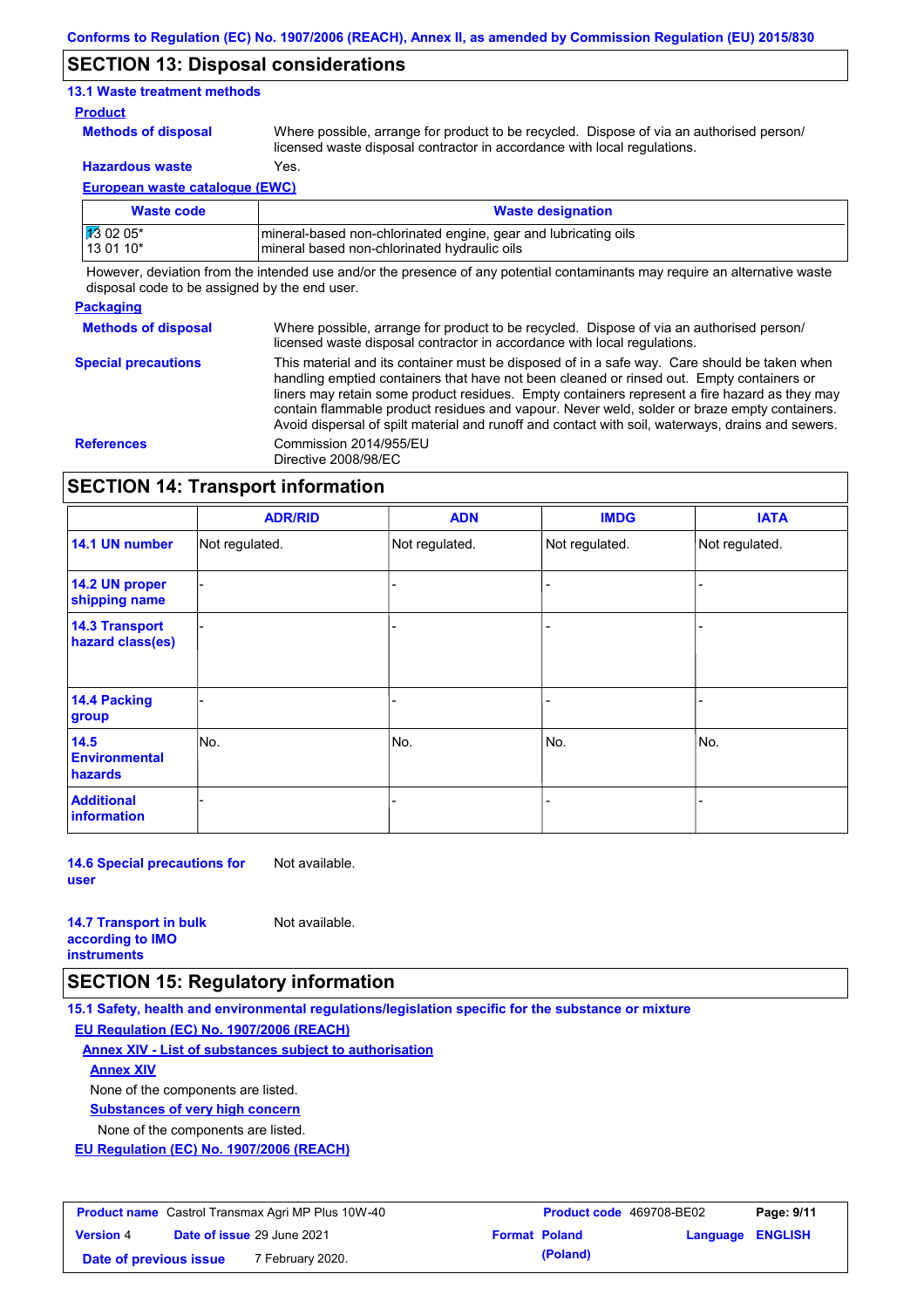# **SECTION 15: Regulatory information**

| <b>Annex XVII - Restrictions</b><br>on the manufacture.<br>placing on the market<br>and use of certain<br>dangerous substances,<br>mixtures and articles                                   | Not applicable.                                                                                                                                                                                                                                                                                                                                               |
|--------------------------------------------------------------------------------------------------------------------------------------------------------------------------------------------|---------------------------------------------------------------------------------------------------------------------------------------------------------------------------------------------------------------------------------------------------------------------------------------------------------------------------------------------------------------|
| <b>Other regulations</b>                                                                                                                                                                   |                                                                                                                                                                                                                                                                                                                                                               |
| <b>REACH Status</b>                                                                                                                                                                        | The company, as identified in Section 1, sells this product in the EU in compliance with the<br>current requirements of REACH.                                                                                                                                                                                                                                |
| <b>United States inventory</b><br>(TSCA 8b)                                                                                                                                                | All components are active or exempted.                                                                                                                                                                                                                                                                                                                        |
| <b>Australia inventory (AICS)</b>                                                                                                                                                          | All components are listed or exempted.                                                                                                                                                                                                                                                                                                                        |
| <b>Canada inventory</b>                                                                                                                                                                    | All components are listed or exempted.                                                                                                                                                                                                                                                                                                                        |
| <b>China inventory (IECSC)</b>                                                                                                                                                             | All components are listed or exempted.                                                                                                                                                                                                                                                                                                                        |
| <b>Japan inventory (ENCS)</b>                                                                                                                                                              | All components are listed or exempted.                                                                                                                                                                                                                                                                                                                        |
| <b>Korea inventory (KECI)</b>                                                                                                                                                              | All components are listed or exempted.                                                                                                                                                                                                                                                                                                                        |
| <b>Philippines inventory</b><br>(PICCS)                                                                                                                                                    | All components are listed or exempted.                                                                                                                                                                                                                                                                                                                        |
| <b>Taiwan Chemical</b><br><b>Substances Inventory</b><br>(TCSI)                                                                                                                            | All components are listed or exempted.                                                                                                                                                                                                                                                                                                                        |
| Ozone depleting substances (1005/2009/EU)                                                                                                                                                  |                                                                                                                                                                                                                                                                                                                                                               |
| Not listed.                                                                                                                                                                                |                                                                                                                                                                                                                                                                                                                                                               |
| Prior Informed Consent (PIC) (649/2012/EU)<br>Not listed.                                                                                                                                  |                                                                                                                                                                                                                                                                                                                                                               |
| <b>EU - Water framework directive - Priority substances</b><br>None of the components are listed.<br><b>Seveso Directive</b><br>This product is not controlled under the Seveso Directive. |                                                                                                                                                                                                                                                                                                                                                               |
| <b>References</b>                                                                                                                                                                          | Regulation (EC) No 1907/2006 of the European Parliament and of the Council of 18 December<br>2006. concerning the Registration, Evaluation, Authorisation and Restriction of Chemicals<br>(REACH), establishing a European Chemicals Agency (OJ. EU L 396 of 30 December 2006.<br>and correcting Acts. Office. EU L 136 of 29 May 2007. with later. amended). |
|                                                                                                                                                                                            | Commission Regulation (EU) No 453/2010 of 20 May 2010. amending Regulation (EC) No<br>1907/2006 of the Parliament and of the Council concerning the Registration, Evaluation,<br>Authorisation and Restriction of Chemicals (REACH)                                                                                                                           |
|                                                                                                                                                                                            | Act of 25 February 2011. chemical substances and mixtures (OJ U.11.63.322)                                                                                                                                                                                                                                                                                    |
|                                                                                                                                                                                            | Regulation of the Minister of Health of 10 August 2012 on the criteria and classification of<br>chemical substances and their mixtures (Journal of Laws 2012, item 1018)                                                                                                                                                                                      |
| <b>15.2 Chemical safety</b><br>assessment                                                                                                                                                  | A Chemical Safety Assessment has been carried out for one or more of the substances within<br>this mixture. A Chemical Safety Assessment has not been carried out for the mixture itself.                                                                                                                                                                     |

# **SECTION 16: Other information**

| <b>Abbreviations and acronyms</b>                        | ADN = European Provisions concerning the International Carriage of Dangerous Goods by<br>Inland Waterway<br>ADR = The European Agreement concerning the International Carriage of Dangerous Goods by<br>Road<br>$ATE = Acute Toxicity Estimate$<br><b>BCF</b> = Bioconcentration Factor<br>CAS = Chemical Abstracts Service<br>CLP = Classification, Labelling and Packaging Regulation [Regulation (EC) No. 1272/2008]<br>CSA = Chemical Safety Assessment<br>CSR = Chemical Safety Report<br>DMEL = Derived Minimal Effect Level<br>DNEL = Derived No Effect Level<br>EINECS = European Inventory of Existing Commercial chemical Substances<br>ES = Exposure Scenario<br>EUH statement = CLP-specific Hazard statement |  |
|----------------------------------------------------------|---------------------------------------------------------------------------------------------------------------------------------------------------------------------------------------------------------------------------------------------------------------------------------------------------------------------------------------------------------------------------------------------------------------------------------------------------------------------------------------------------------------------------------------------------------------------------------------------------------------------------------------------------------------------------------------------------------------------------|--|
| <b>Broduct name</b> Castrol Transmay Agri MD Plus 10M/40 | EWC = European Waste Catalogue                                                                                                                                                                                                                                                                                                                                                                                                                                                                                                                                                                                                                                                                                            |  |

| <b>Product name</b> Castrol Transmax Agri MP Plus 10W-40 |                            |                  | <b>Product code</b> 469708-BE02 | Page: 10/11          |                         |  |
|----------------------------------------------------------|----------------------------|------------------|---------------------------------|----------------------|-------------------------|--|
| <b>Version 4</b>                                         | Date of issue 29 June 2021 |                  |                                 | <b>Format Poland</b> | <b>Language ENGLISH</b> |  |
| Date of previous issue                                   |                            | 7 February 2020. |                                 | (Poland)             |                         |  |